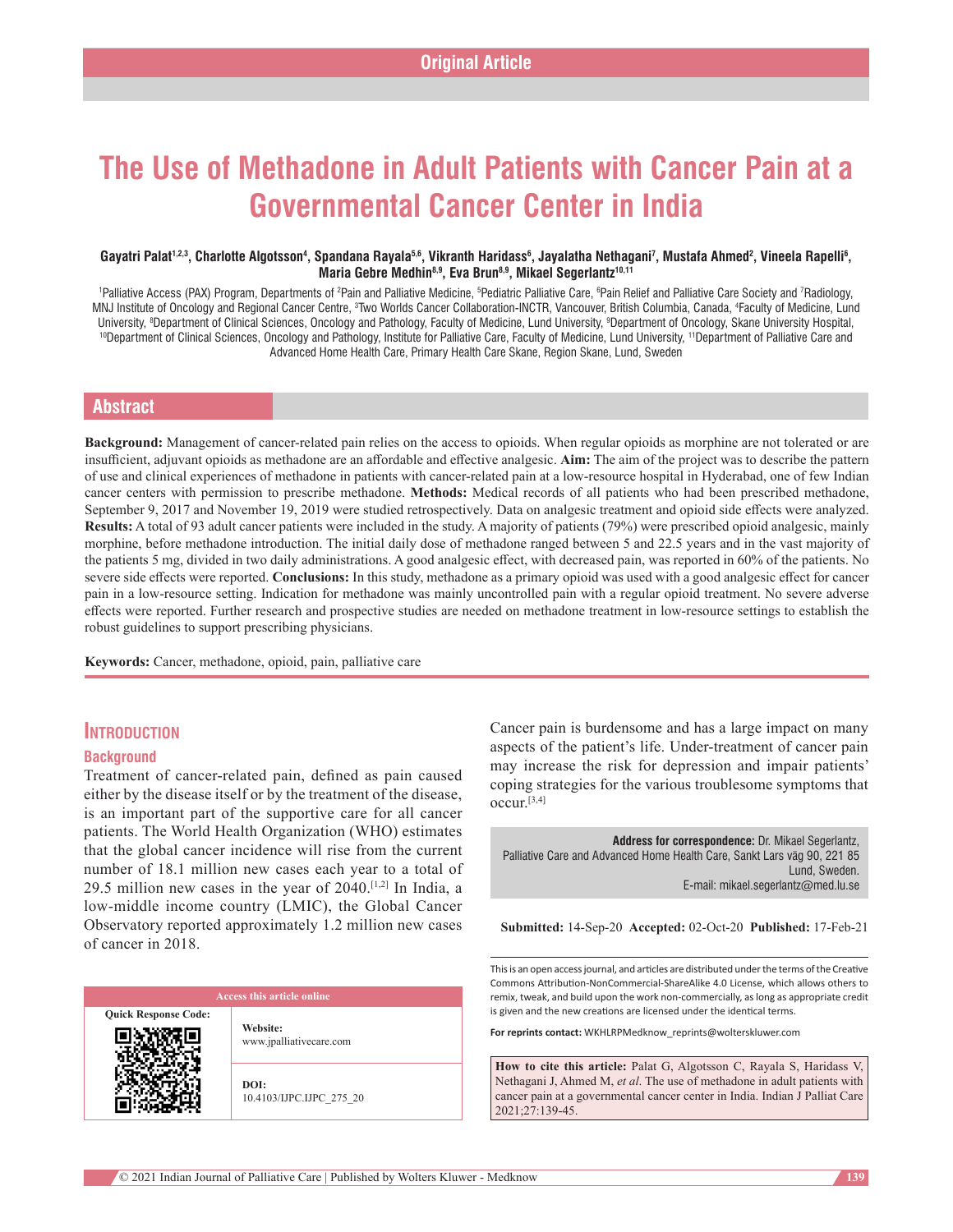Cancer-related pain is caused by pressure from the tumor on adjacent organs/tissues or by the tumor invading the tissue and damaging it. The main types of pain are often described as nociceptive and neuropathic pain, respectively. Nociceptive pain arises from nociceptors located throughout our body, which mediate the signals to notify us of a potentially harmful stimulus.[5] Neuropathic cancer pain is associated with a significantly worsened quality of life and correlates with an aggravated pain.<sup>[6]</sup> The prevalence of neuropathic pain among cancer patients is reported to be 40%.[7]

Treatment of malignant pain requires a combination of different medications. Opioids are the backbone of the pharmacologic treatment. The WHO analgesic ladder, for relief of cancer-pain in adults, was published in 1996<sup>[8]</sup> and presented a model of hierarchy in analgesic therapy. In the ladder, paracetamol and nonsteroidal anti‐inflammatory drugs are represented in the first step followed by mild and strong opioids in the second and third steps, respectively. Recently, a working group for cancer pain management in low‑resource settings(the CAPER working group) proposed a different strategy to make analgesic therapy more manageable in the low‑resource setting, i.e., in LMIC. They suggest in their algorithm the introduction of short-acting opioids for opioid naïve patients already when pain‑assessment is reported to be above three on a numerical rating scale (NRS) where 0 is freedom from pain and 10 is the worst possible pain.[9] The WHO has listed opioids as essential medicines, i.e., medicines for worldwide priority health-care needs; however, the access to opioids is very unequally distributed globally.[10] It was estimated, in 2010, regarding legal global opioid consumption in the treatment of pain that four high-income countries (HIC) accounted for 68% of the worldwide consumption, while all lower-middle income countries(LMIC) together only accounted for 7% of the global use.<sup>[11-13]</sup> Furthermore, it is estimated that 83% of the worlds' population is left without effective pain treatment.[11‑13] This is despite improved knowledge in the field and actions taken by different organizations, among them the WHO, to relieve the global burden of cancer pain.<sup>[11,14]</sup>

## **Methadone**

Methadone is an opioid that was initially developed in the 1940s, as an alternative to morphine. It has been widely used to curb heroin‑addiction but has in the recent decade received more attention as an analgesic for neuropathic cancer pain. In clinical pain management, methadone is useful in the treatment of cancer-related pain and has been shown to share similar analgesic benefits as morphine.<sup>[15]</sup> It is regarded as a long‑acting opioid, with an oral bioavailability of 80% (with a range of 41%–99%), which is threefold the bioavailability of oral morphine.<sup>[16]</sup> The side effects of methadone are to a great extent equal to those of morphine; including nausea, constipation, and drowsiness.[17] A Cochrane review reported methadone to be efficient in neuropathic pain management and a cost-efficient option in many economies, but also that the evidence are yet scarce due to a limited amount of studies.[18] Its pharmacokinetic features are characterized by its affinity to the mu receptor and an antagonistic effect to the N-methyl-d-aspartate-receptor. The challenges with methadone include long half-life with highly pharmacokinetics individual variations of 8.5–47 h;<sup>[19]</sup> hence, high risk for accumulation that may lead to the development of delayed toxicity, possible drug interactions,[20] concerns over dose titration and conversion from other opioids, and a dose-dependent prolongation on the QT-interval<sup>[21]</sup> and as a consequence a potential of serious arrhythmias.[22,23] In a recent study by Lovell *et al*. from 2019, a clinically significant difference between the incidence of QT‑prolongation was seen between patients treated with low‑dose methadone (mean daily dose of 14.3 mg) and patients treated with high-dose methadone (mean daily dose of 86 mg) with an increased risk following the high doses.<sup>[24]</sup> Patients with baseline QT-prolongation had a higher risk of developing QT‑prolongation after 2 weeks of treatment compared to patients without a baseline QT-prolongation.<sup>[25]</sup>

#### **Methadone in India**

The prescription of methadone is legal since 2014.<sup>[26]</sup> Today, any hospital can apply for a license to procure methadone but up until now only a few centers have a license, whereof at the study hospital since September 2017. A hospital has to go through a license process to achieve a Recognized Medical Institution (RMI)–status, which entails several steps to ensure a safe use of methadone. Ahospital is required to have sufficient facilities to see patients, a facility to safely store methadone and trained recognized medical practitioners, for the usage of and prescription of opioids. The drug control authority (DCA) then issues a certificate of RMI. The hospital then makes a request to DCA for an estimated annual requirement of methadone prescription.

However, methadone is still afflicted by distrust and misconceptions, hence there is a need for a better understanding, and a safe introduction, of methadone in India, as well as in other low-resource settings<sup>[27]</sup> in LMICs over the world.

## **Aim**

The aim of the project was to describe the pattern of use and clinical experiences of methadone in patients with cancer‑related pain at a low‑resource hospital in India.

# **Methods**

#### **Study design**

The study was implemented as a descriptive retrospective study in adult cancer patients who had previously been, or were currently, prescribed methadone at Mehdi Nawaz Jung Institute of Oncology and Regional Cancer Center (MNJIO).

At MNJIO, methadone is prescribed only from the Department of Pain and Palliative Care (DPPC). The patient collects the prescribed amount of methadone, available as tablets (5 mg) or oral suspension (5 mg/ml) from the hospital pharmacy.

## **Patient selection**

Consecutive data of all adult (>18-year-old) cancer patients receiving methadone at MNJIO, from the beginning of the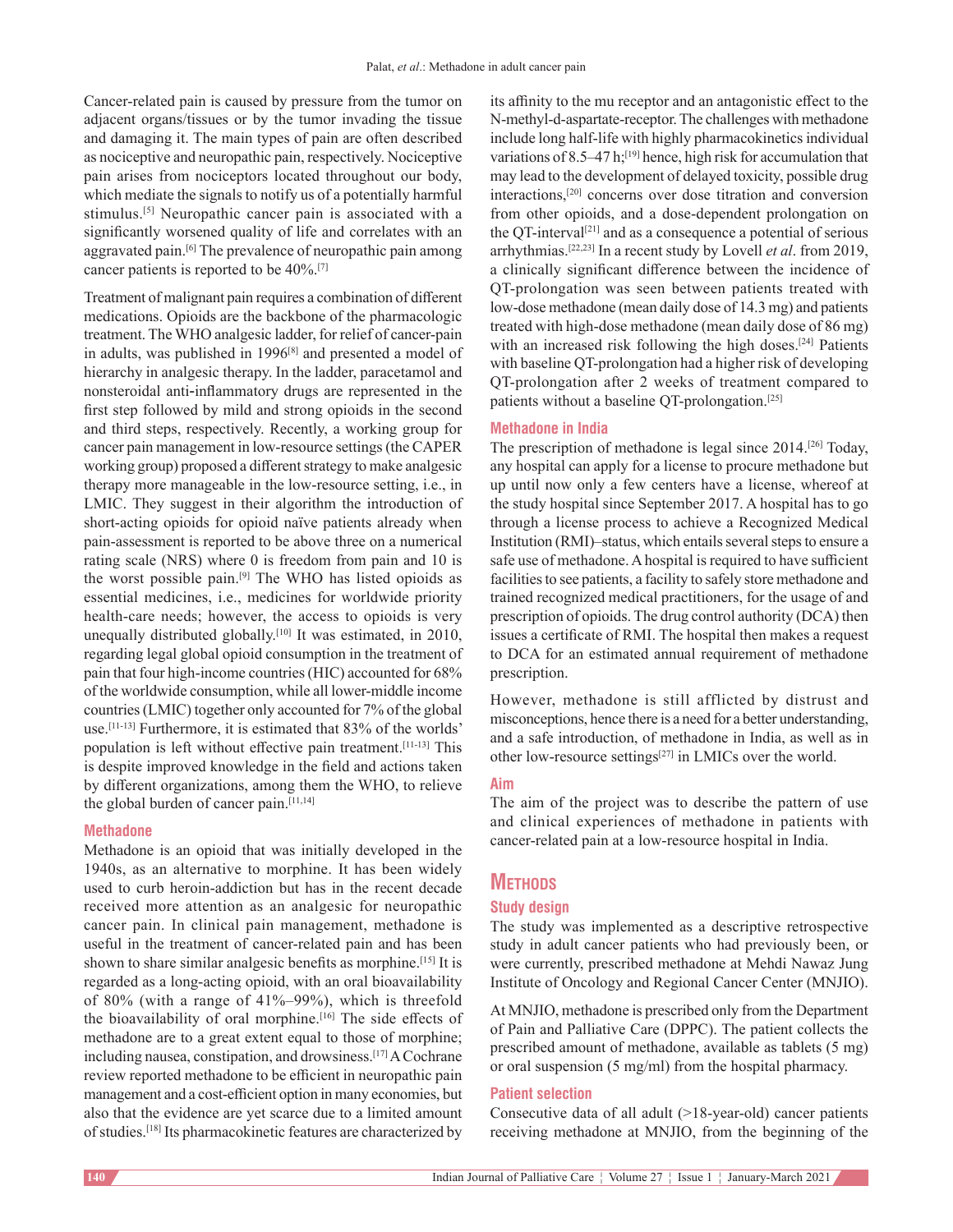methadone permission period, from September 9<sup>th</sup>, 2017 until November 19<sup>th</sup>, 2019 were collected. Patients were identified through a separate register of methadone‑prescriptions kept by the local staff at the department of palliative care.

#### **Data collection and parameters**

Patient-specific information as gender, age, distance to the hospital, care-giving location (home care, hospital, hospice, or the three in combination), and socioeconomic status were collected. Furthermore, cancer diagnosis and on‑going curative or palliative tumor‑specific treatment were documented.

Type of pain was classified as nociceptive, neuropathic, or mixed pain. Indication for methadone treatment was recorded. Documentation of investigations before the initiation of methadone including recent (not older than two months) blood tests of sodium, potassium, creatinine and albumin, and electrocardiogram (ECG) (not older than six months) were registered.

Analgesic pharmacological treatment preceding methadone initiation was recorded, and the Morphine Equivalent Daily Doses (MEDD) were calculated according to data provided by Center for Disease Control and Prevention for all opioids. Concomitant analgesic treatment in conjunction with opioids was listed.

Records of the analgesic effect of methadone were searched for in the medical records. Pain‑scores, with the NRS for pain,[28] were sought for before and after methadone initiation. In case of missing data an assumption of pain as "pain relief" (NRS 0), "mild pain" (NRS 1–3), "pain" (NRS 4–6) or "severe pain" (NRS 7–10) was recorded. Furthermore, NRS scores found in records were translated into these categories, i.e., "mild pain" (NRS 1–3), "pain" (NRS 4–6), or "severe pain" (NRS 7–10) was then recorded. When no NRS rating was performed, the presence of the word "pain‑relief" in records was assumed to equal NRS 0 and noted.

Notes on side effects were sought for in the medical records. The presence of the words "jerky movements," "confusion," "irrelevant talk," or "delirium" was noted as delirium in the study protocol.

Reasons for discontinuation of methadone were documented, as side effects, abandonment from treatment, death, or other reasons.

All data were collected from the patients' medical records at the hospital. In a few cases, additional data were collected from the hospice and from the home care files, respectively.

## **Statistical analysis**

Descriptive analysis was used to summarize the demographic data. The obtained data were not symmetrical distributed. Due to the large variety in the results, the median was used as the measure of central tendency. Data calculation was performed with Microsoft Corporation, Excel 2016 (v16.0), Redmond, Washington, US.

#### **Ethics approval**

Ethics approval by the ethical board at the study hospital was obtained prior to initiation of the study. The data were compiled in an anonymous manner, and the patients could therefore not be identified.

# **Results**

A total number of 115 adult cancer patients had been prescribed methadone at MNJIO cancer hospital between September 9, 2017 and November 19, 2019, according to the register kept at the DPPC. Of these, 16 records could not be found, and additional six records did not contain any information about methadone and were thus excluded. The study population hence consisted of 93 patients.

#### **Patient characteristics**

The median age was 45 (19–77) years in the 61 males and 32 females included in the analysis. A majority of the patients, 75% (70/93), lived below the poverty threshold<sup>[29]</sup> (annual family income below 200 000 INR) and 31% (29/93) lived more than 50 kilometers from the hospital. Cancer diagnoses were dominated by head‑and‑neck cancer, followed by gynecological, gastrointestinal, lung, and breast cancer. As methadone-treatment was introduced, 47% (44/93) of the patients were currently on tumor-specific treatment, whereof 52% (23/44) were treated with a curative intent. Patient-specific data are shown in Table 1.

#### **Table 1: Patient characteristics (***n***=93)**

|                                       | n(%)          |
|---------------------------------------|---------------|
| Gender                                |               |
| Female                                | 32/93(34)     |
| Male                                  | 61/93(66)     |
| Age (years) – median (range)          | $45(19 - 77)$ |
| Socioeconomic status                  |               |
| White card holder*                    | 70/93 (75)    |
| All other types                       | 23/93(25)     |
| Distance to hospital (km)             |               |
| < 50                                  | 64/93(69)     |
| >50                                   | 29/93(31)     |
| Cancer types                          |               |
| Head-neck cancer                      | 60/93(64.5)   |
| Gynecological                         | 11/93(11.8)   |
| Gastrointestinal                      | 6/93(6.4)     |
| Urologic                              | 6/93(6.4)     |
| Lung                                  | 3/93(3.2)     |
| <b>Breast</b>                         | 1/93(1,0)     |
| Other                                 | 6/93(6.4)     |
| Tumor-specific treatment              |               |
| Yes                                   | 44/93 (47)    |
| No                                    | 49/93 (53)    |
| Intention of tumor-specific treatment |               |
| Palliative                            | 21/44 (48)    |
| Curative                              | 23/44 (52)    |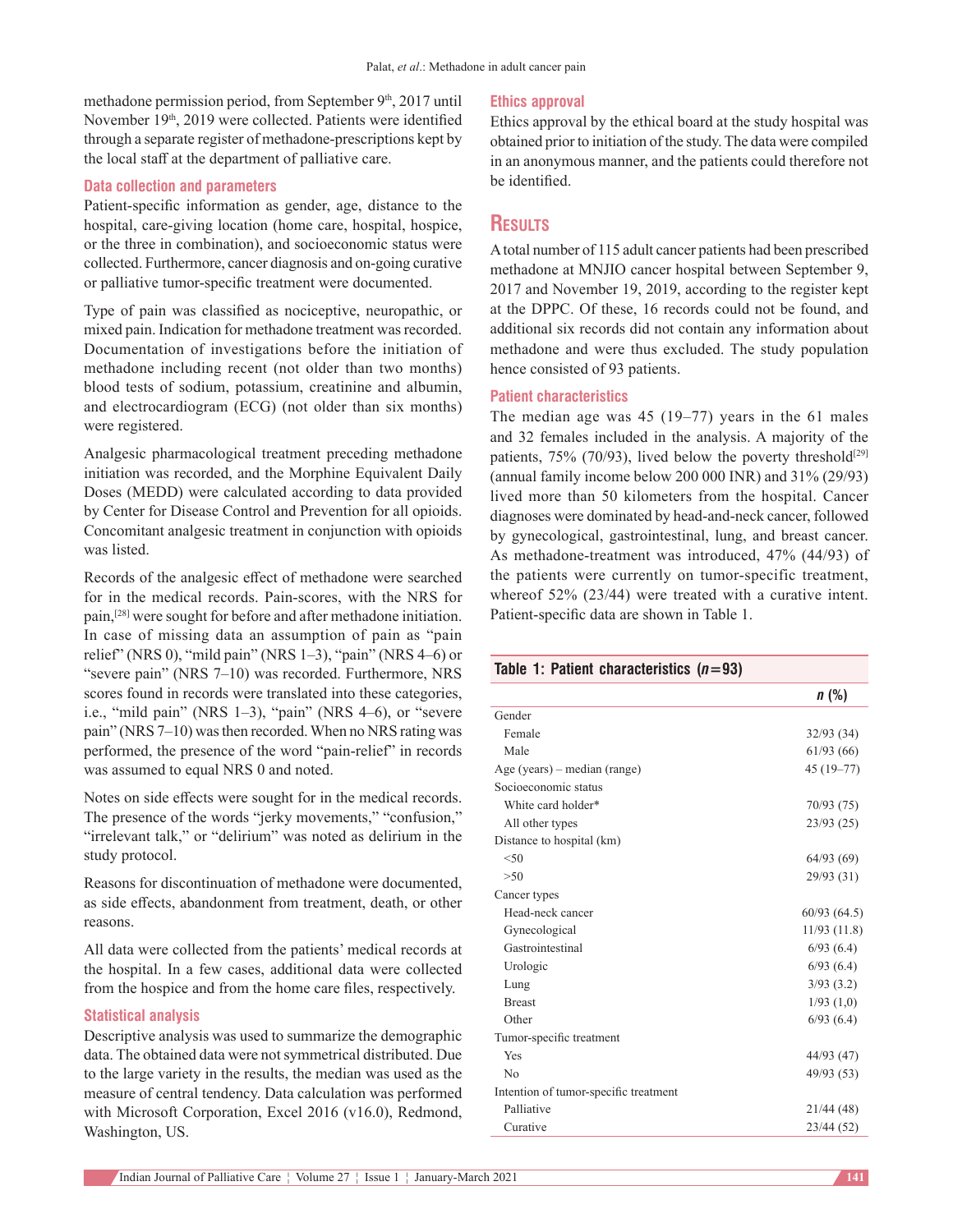### **Pain and indication for methadone treatment**

Indication for methadone was mainly increased or unresolved pain on current analgesic treatment 74% (69/93) and in a few cases, 4% (4/93), due to side‑effects from existing treatment with regular opioids. Indication for initiation of methadone was classified as "other" in 5% (5/93) patients. This could be due to a stock of methadone tablets at the hospital pharmacy with a short expiring date, and physicians were therefore asked to prescribe methadone. In 16% (15/93) of the patients' records, there was no explicit mentioning on the cause for initiating methadone.

Pain, at the time of methadone introduction, was classified as mixed in 79% (73/93) of the patients, in 19% (18/93) as neuropathic pain, and information was missing in 2% (2/93) patients.

#### **Baseline investigations**

In 28% (26/93) of the patients' ECG was recorded before the introduction of methadone. Blood samples for sodium and potassium were registered in 35% (33/93) and creatinine and albumin were assessed in 60% (56/93) of patients. An increased value of creatinine, above the range for normal kidney function, was found in 5% (5/93) patients.

#### **Primary opioids prior to methadone introduction**

Prior to methadone introduction, 79% (73/93) of the patients were prescribed opioid analgesics and 4% (4/93) patients were prescribed nonopioid analgesics. Information regarding analgesics before methadone introduction was missing in 17% (16/93) patients. Morphine was the most common primary opioid before methadone introduction, in 68% (50/73). Second to morphine was tramadol, in 26% (19/73) of patients and thirdly fentanyl in 5% (4/73) of patients. In the 50 patients on morphine 20 received morphine alone, in the remaining 30 patients in different combinations with valproate, paracetamol, gabapentin, tramadol, fentanyl, or amitriptyline.

The median MEDD before the introduction of methadone treatment was 30 (10–420) mg with in a single outlier 1000 mg, with the exception of seven patients where the data on opioid doses were missing.

#### **Methadone treatment**

Methadone replaced the existing primary opioid in 79% (73/93) of the patients, i.e., an opioid rotation was performed, or, as in the  $4\%$  ( $4/93$ ) opioid-naive patients it was introduced as the first-line opioid. Methadone was never used as an adjuvant opioid, i.e., as an add-on treatment to an existing primary opioid. Methadone was introduced at the hospital in 85% (79/93) of the patients, and at the hospice, or by a home-care team, in  $10\%$  (9/93) and 5% (5/93) of the patients, respectively.

#### **Dosing and titration of methadone**

The initial daily dose of methadone ranged between 5 and 22.5 mg, in the vast majority (60/93 patients) 5 mg was the starting dose. Number of daily administrations was once (5/93),

twice (75/93) or three (13/93) times daily. Approximately half of the patients were prescribed tablets 53% (49/93), and the rest were prescribed oral suspension 47% (44/93).

In the study sample, 21% (20/93) of patients were prescribed methadone once (one single prescription), equaling 1–2 weeks of treatment. In the 79% (73/93) of patients where methadone had been prescribed more than once a dose-escalation was commonly made with the addition of 5 mg to a final median dose of 7.5 mg after three prescriptions [Figure 2]. From the first to the very last prescription, methadone doses increased in 60% (44/73), unchanged in 37% (27/73) and reduced in 3% (2/73) of patients. The time interval between prescriptions iteration and number of prescriptions iterated varied widely between patients.

#### **Duration of methadone treatment**

In 18 of the 93 patients,' data on duration on treatment were missing.

Patients (26/93) who continued and remained on methadone on the last date of observation ( $n = 9$ ) or until death ( $n = 17$ ) had a median treatment duration time of 61 (4–398) days. All deaths were disease related. For duration of treatment among patients with more than one prescription see Figure 1.

In 37% (35/93) of patients whose methadone treatment was discontinued, the median treatment duration was 45 (2–278) days. Reason for discontinuation was opioid rotation, back to a regular opioid in 80% (39/49) or a switch to nonopioid drugs  $2\%$  (1/49), side-effects from methadone  $8\%$  (4/49), patient abandonment 6% (3/49), and in 4% (2/49) resolved pain without further need for analgesics.

#### **Analgesic effect of methadone**

Pain assessment registration with NRS was found in 68% (63/93) of the patients  $\times$  records. In the remaining 32% (30/93) no pain assessment, following the introduction of methadone, could be found in the medical records and no assumption of analgesic effect could be done either. Methadone treatment resulted in decreased pain in 60% (38/63), increased pain in 13% (8/63), and pain was unchanged in 27% (17/63) of the patients as measured with NRS [Figure 3].



**Figure 1:** Box plot describing the number of days on methadone treatment among patients who received methadone prescriptions more than once (73/93). Duration was median 49 (2–398) days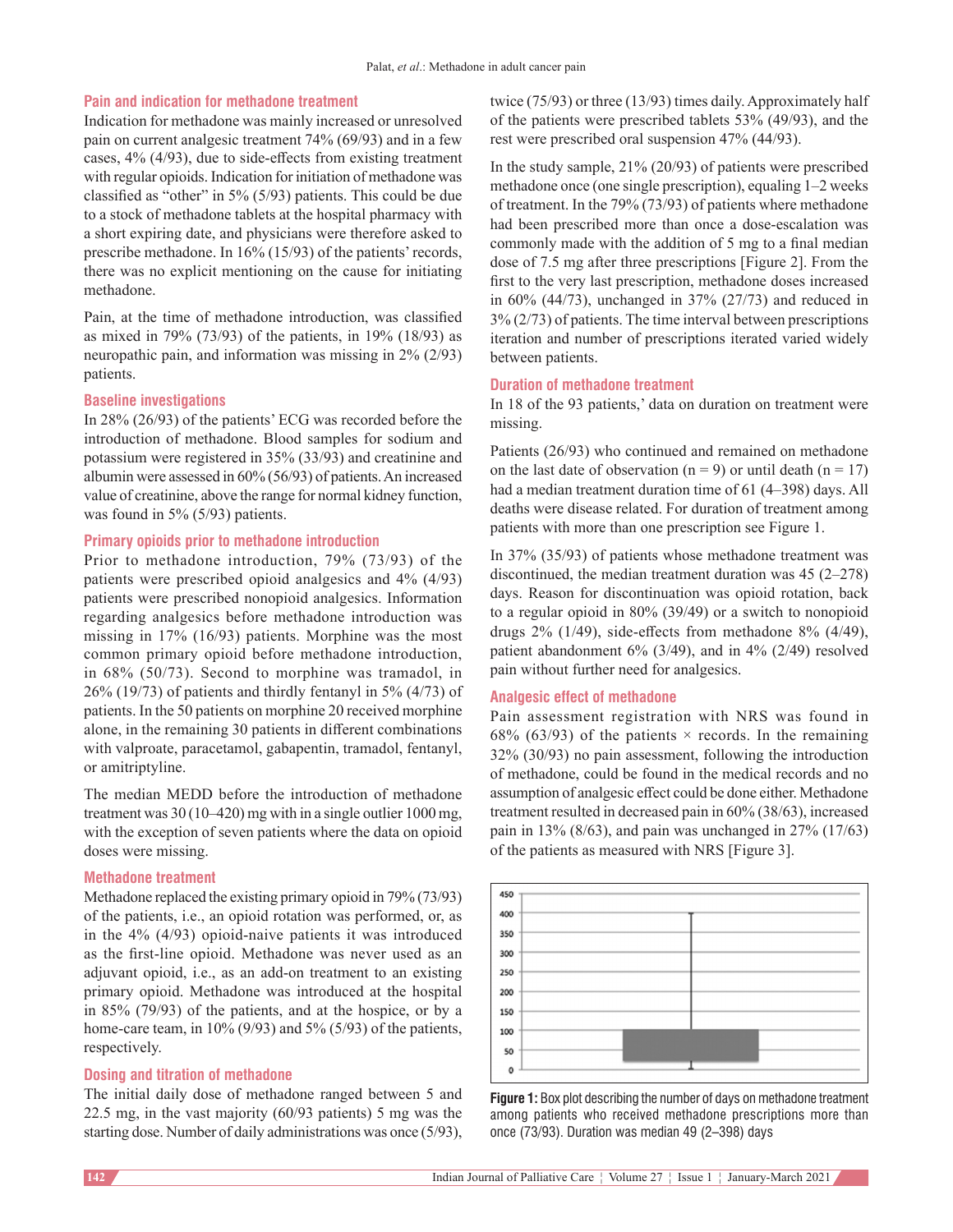

**Figure 2:** Dose titration of methadone during the first three prescriptions of methadone, both tablet and oral suspension (mg). Each line represents one patient. The time interval between the first, second, and third prescription varied widely **Figure 3:** Patients' pain experience from the first to the last assessment

(WHO/Eastern Cooperative Oncology Group (ECOG) and Edmonton Symptom Assessment System (ESAS)‑scores were present in 32% (30/93) and Palliative Performance Scale (PPS)-scores in 30% (28/93) of the medical records. No analyses can be made due to the large amount of missing data.

#### **Side effects**

In 81% (75/93) patients, there were no documented side effects. Side effects, of any kind, were reported in only 19% (18/93) of the patients, whereof nausea occurred in 17% (16/93). Delirium was documented in 9% (8/93) and was reported as "delirious episodes," with a median of one  $(1-14)$  episode per patient. As delirious episodes were noted, the median daily methadone dose was 10 (3–22.5) mg. The methadone treatment was continued in all patients despite episodes of delirium. Some patients suffered both nausea and delirium.

# **Discussion**

In this study, we found that low doses of methadone as a primary opioid, replacing morphine, was safely introduced in the treatment of cancer-related pain, in a low-resource LMIC cancer hospital. This is in contrast with a the prevailing model in HIC, where low‑dose methadone mainly is an adjuvant opioid when regular opioid treatment is insufficient, predominantly in pain with neuropathic features, even if there is not yet much evidence for such a strategy.<sup>[18,30,31]</sup>

In LMIC, as India, where the study was performed, there is a limited access to opioids in pain-treatment, outside larger hospitals, and special permissions are required for the subscription of morphine. Methadone is up until now only available at a few hospitals in India.

Because of long-half life with only a few daily administrations, the high grade of bioavailability and low costs methadone is of particular interest in LMIC.[15] On the backside are the distrusts surrounding methadone. Due to individual variations in pharmacokinetics, there is a risk for accumulation and severe cardiac side effects with OT-prolongation. Methadone



of methadone treatment. Pain was assessed from patients' records according to "pain relief"(numerical rating scale 0), "mild pain"(numerical rating scale 1–3), "pain" (numerical rating scale 4‑6) and "severe pain" (numerical rating scale 7–10). Information regarding assessment was missing in 30/93 patients. Patients' experience of pain, defined as reduction in the pain estimation instrument, decreased in 38/63. In 8/63 of patients, the pain increased and 17/63 did not feel any change

is considered to be difficult to titrate with its unique pharmacokinetic features and requires clinical experience and knowledge in assessing and balancing potential risks against the benefits of methadone. Robust guidelines on initial doses, titration schedules, monitoring and management of risks, with the core goal of promoting patient safety and to provide science-based care and security for prescribing physicians are therefore in great need.[20] In the present study, before the introduction of methadone, baseline ECG was controlled only in a minority of patients. Even though ECG was not regularly followed up during methadone treatment, no reports of cardiac events were seen. In the literature, the use of ECG to identify persons at greater risk for methadone associated arrhythmia and follow‑up with ECG is recommended during methadone-treatment,<sup>[20]</sup> but, in the use of low-dose methadone  $(\leq 30 \text{ mg daily})$  cardiac adverse effects are uncommon and therefore the necessity for ECG monitoring might be questioned. In the use of high-dose methadone (>100 mg daily doses) ECG has an undisputed role and dose-changes should be monitored cautiously.<sup>[31]</sup>

Limitations to our report are the retrospective nature of this study. Retrieving data revealed missing information both on analgesic effects and side‑effects. A number of patients in the present study had only been prescribed methadone once, and in these patients we cannot fully analyze the effects of methadone. Also, the last patients included were followed only a short time.

Albeit this, we trust that serious side effects had been reported had they been noticed. Assumptions on effects and side-effects had to be made when notations in the medical records were scarce. However, the lack of negative remarks and the on-going use of methadone is as a support for appreciation of the drug as safe and effective, among the medical professionals.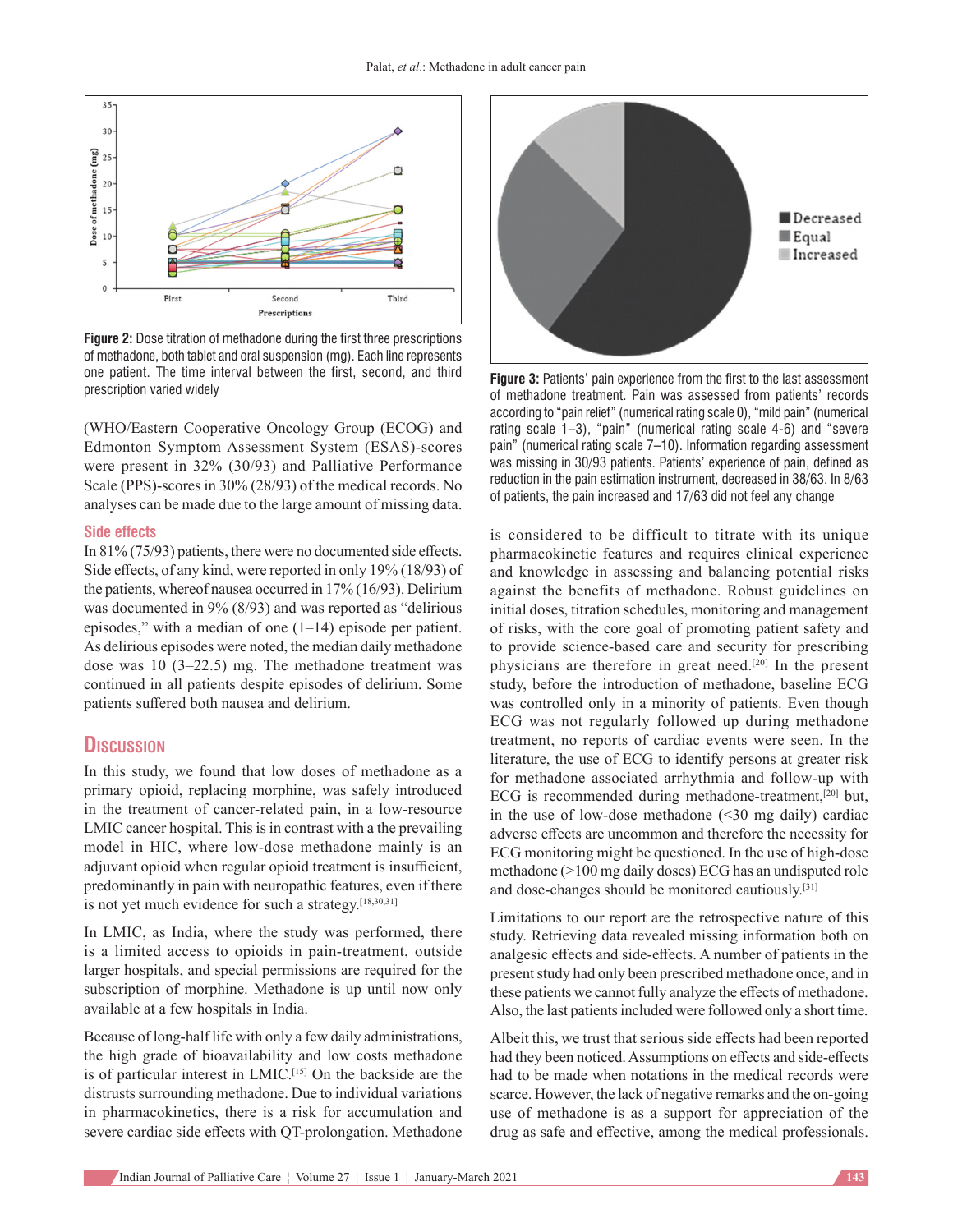Estimations of ESAS‑scores, WHO/ECOG‑scores and PPS‑scores were only made in a few records on a small number of occasions. They were thus not comparable and did not contribute to the result of the study.

Prescriptions of methadone were handed to the patient or patients´ caregivers to last one and not more than 2 weeks, thus allowing a close monitoring of the patient responsiveness to and side‑effects of methadone. In most cases the caregiver was responsible for retrieving the drug and dispensing it to the patients. We registered the prescriptions of methadone from the hospital clinic, daily notes from hospice, and records from the home care facility. This may lead to and could have contributed to some uncertainties in the number of days of methadone treatment. As always, patients' compliance to the prescribed medications is hard to assess.

This study shows, notwithstanding, at a governmental cancer center with limited resources and with patients from the lower socioeconomic strata that low-dose methadone can be a safe, tolerable, and cost‑effective primary opioid in the treatment of cancer‑related pain.

In concordance with international studies, we could find that methadone was well tolerated with few side effects and in the majority of cases a pain‑relief was seen, following the introduction of methadone.[18,30] This is of special interest as methadone in the present study was used as a primary opioid, mainly by an opioid‑rotation from morphine or as a "*de novo*" opioid, and not as an adjuvant opioid, as opposed to the most comment usage of methadone in comparable patient groups in HIC. There may be several advantages of this approach in a LMIC setting, in the simplicity, with few daily doses and low costs. With a high patient flow, at a low-resource centers, a low-cost and efficient analgesic therapy is of need for the many under‑privileged patients. Methadone could be such an opioid option.

A general use of low‑dose methadone as an analgesic in cancer‑related pain can be supported provided that methadone is handled with caution and attention, with guidelines customized for a low‑resource setting, as illiteracy and disbeliefs might hamper the use of an efficient and affordable treatment.

This study can hopefully contribute to a continued research of methadone in the treatment of malignant pain, thus making efficient analgesic treatment with opioids more equally accessible globally.

# **Conclusions**

In this study, methadone as a primary opioid has been used for cancer pain in a low‑resource setting. Indication for methadone was mainly uncontrolled pain with a regular opioid treatment. Treatment with methadone resulted in no severe adverse effects.

Further research and prospective studies are needed on methadone treatment in low-resource settings to establish robust guidelines to support prescribing physicians.

## **Acknowledgments**

We wish to thank Mehdi Nawaz Jung Institute of oncology and regional cancer center and the Department of Pain and Palliative Care for providing resources and records for this study. Furthermore, thanks to the Two Worlds Cancer Collaboration (TWCC), Vancouver, Canada, and Pain Relief and Palliative Care Society (PRPCS), Hyderabad, India, for providing resources and support and the Swedish International Development Cooperation Agency for help financing the project.

**Financial support and sponsorship** Nil.

# **Conflicts of interest**

There are no conflicts of interest.

# **References**

- 1. World Health Organization. Cancer Tomorrow. Lyon: International Agency for Research on Cancer. World Health Organization; 2018. Available from: URL: https://gco.iarc.fr/tomorrow/home. [Last accessed on 2019 Oct 10].
- 2. Ferlay J, Colombet M, Soerjomataram I, Mathers C, Parkin DM, Piñeros M, *et al*. Estimating the global cancer incidence and mortality in 2018: GLOBOCAN sources and methods. Int J Cancer 2019;144:1941-53.
- 3. Porter LS, Keefe FJ. Psychosocial issues in cancer pain. Curr Pain Headache Rep 2011;15:263‑70.
- 4. Zaza C, Baine N. Cancer pain and psychosocial factors: Acritical review of the literature. J Pain Symptom Manage 2002;24:526‑42.
- 5. Dubin AE, Patapoutian A. Nociceptors: The sensors of the pain pathway. J Clin Invest 2010;120:3760‑72.
- 6. Oh SY, Shin SW, Koh SJ, Bae SB, Chang H, Kim JH, *et al*. Multicenter, cross‑sectional observational study of the impact of neuropathic pain on quality of life in cancer patients. Support Care Cancer 2017;25:3759-67.
- 7. Oosterling A, te Boveldt N, Verhagen C, van der Graaf WT, Van Ham M, Van der Drift M, *et al*. Neuropathic pain components in patients with cancer: Prevalence, treatment, and interference with daily activities. Pain Pract 2016;16:413‑21.
- 8. Cancer Pain Relief with a guide to opioid availability: report of a WHO expert committee, Geneva, 2nd ed.: World Health Organization; WHO Library Cataloguing in Publication Data, 1996. p. 14 5. ISBM 92 4 15 44 8 21 (NLM Classification QZ 200).
- 9. Ahmedzai SH, BautistaMJ, Bouzid K, GibsonR, GumaraY, HassanAAI, *et al.* Optimizing cancer pain management in resource-limited settings. Support Care Cancer 2019;27:2113-24.
- 10. World Health Organization. Model List of Essential Medicines. Geneva: World Health Organization; 2019. Available from: from: URL: https://apps.who.int/iris/bitstream/handle/10665/325771/WHO‑MVP-EMP-IAU-2019.06-eng.pdf?ua=1. [Last accessed on 2019 Dec 12].
- 11. Sarah Goltz, Aubrey Cody, Global Access to Pain Relief Evidence for Action. European Society for Medical Oncology (ESMO); Available from: https://www.esmo.org/content/download/14123/252826/file/ Global-Access-to%E2%80%91Pain-Relief-Evidence-for-Action.pdf. [Last accessed on 2020 oct 26].
- 12. United Nations. Report of International Narcotics Control Board for 2004. New York: United Nations; 2006. Available from: https://www. incb.org/documents/Publications/AnnualReports/AR2005/AR\_05\_ English.pdf. [Last accessed on 2019 Oct 22].
- 13. Manjiani D, Paul DB, Kunnumpurath S, Kaye AD, Vadivelu N. Availability and utilization of opioids for pain management: Global issues. Ochsner J 2014;14:208‑15.
- 14. Seya MJ, Gelders SF, Achara OU, Milani B, Scholten WK. A first comparison between the consumption of and the need for opioid analgesics at country, regional, and global levels. J Pain Palliat Care Pharmacother 2011;25:6‑18.
- 15. De Lima L, Pastrana T, Radbruch L, Wenk R. Cross‑sectional pilot